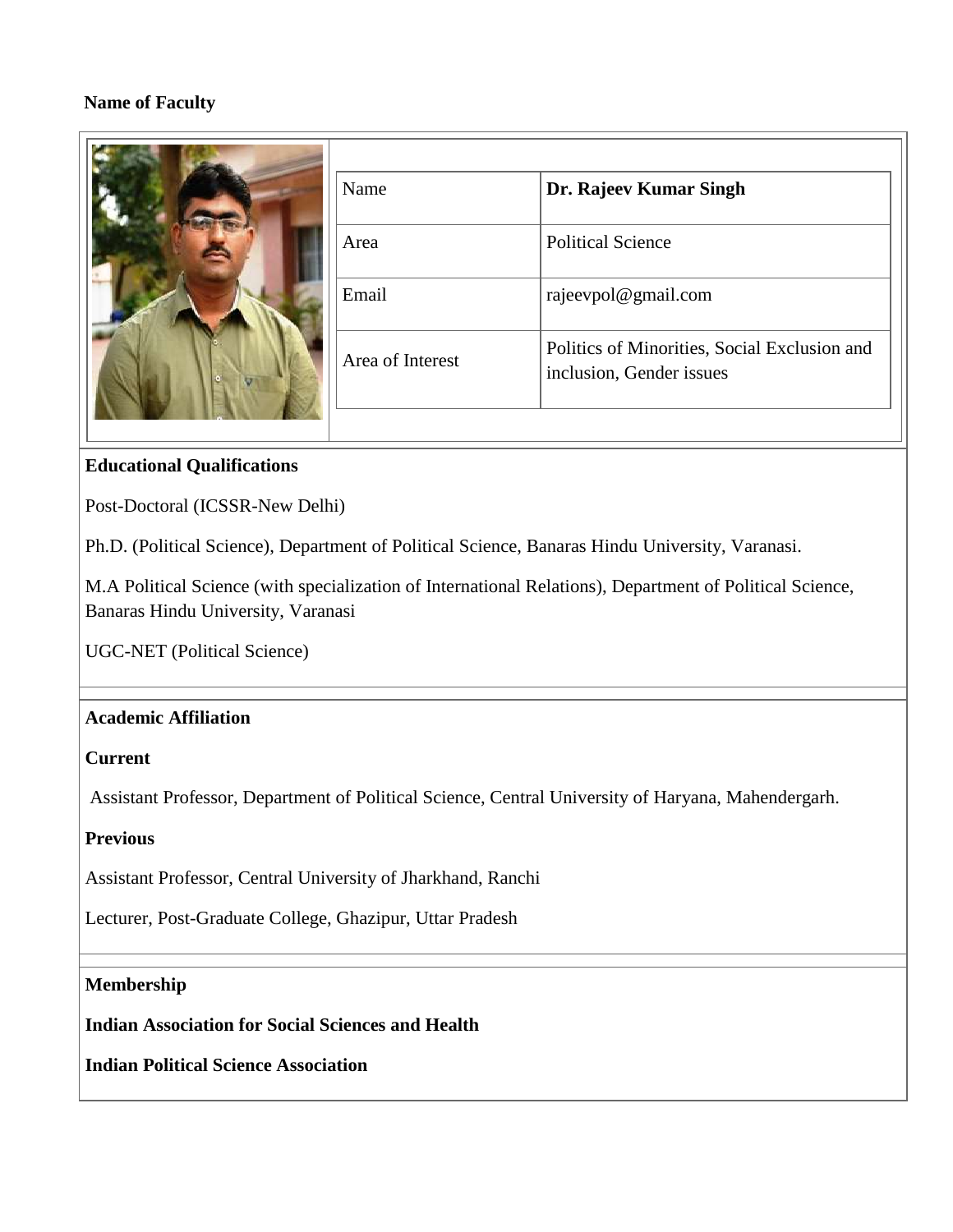## **H.S Srivastava Foundation for Science and Society**

# **Publications**

# **Book**

Manual Scavenging In India: The story of Unequal citizens": V.D.M publishing House Germany, 2010, ISBN NO. 978-3-639-21087-3.

# **Paper**:

- Paper entitled **"Manual scavenging As Social Exclusion: A Case Study "** in"Economic and Political Weekly",June 27, 2009
- Paper entitled "**Citizenship, Exclusion & Indian Muslims"** in Indian Journal of Political Science, Meerut Vol LXXI, No 2, April-June 2010.
- Paper entitled"**Multicultural society and minority rights"** in research journal Shodh Drishti, Vol2, No 7, Oct-Dec 2011.
- Paper entitled "**Minority: The Problem of Definition"** in the research journal *Abhivyakti*, Kusum Jankalyan Samiti, Deoria,
- Paper entitled **"Bharat me Rajnitik Apradhikaran Varanasi Mandal ke Vishesh Sandarbh Me"** in U.P Journal of Social Science Research, Vol. 1.No.1 Winter 2006-2007.
- Paper entitled **"Bunker and Poverty: A case study of Varanasi district"** in the JIGYASA, a research journal, in Vol. 1,Jan 2009.
- Paper entitled **"Politics of Religion in India"** in the Indian Journal of Bio- Research, (Social Science volume) Vol. 73, No 2, 2009
- Paper entitled **"Bharatiya Rastriya Ekikaran aur Bhasa"** in the Vol.3,2008 of "RAJNITIK", A Research Journal of Social Sciences from Mahatma Gandhi Kashi Vidyapeeth, Varanasi. UP, India.
- Paper entitled **"Alpsankhak: Awdharana, Prakiti aur Swaroop**" in the research journal Parmeeta Oct-Dec 2010.
- Paper entitled **"Politics of Muslim Minorities in India"** in the Research Journal of Life and Social Sciences" in Vol. VI, Jan- June 2009. Rewa, M.P Vol.6
- Paper entitled "**Bharat me Alpsankhyak: Samvaidhanik Pravadhano ki pristhbhumi**" in the annual volume of research journal Parmeeta Oct-Dec 2010, No 3.
- Paper entitled **"Untouchables in India: Excluded among marginalized**" in the research journal **Sodh Dristi, vol I No II**
- Paper entitled"**Bhartiya Rajniti me Dharmic Alpsankhyak"** in the research journal Anushilan Year 6. Vol XXIX.
- Paper entitled "**Media Democracy and Citizenship**" in the Indian Journal of New Dimensions, Lucknow.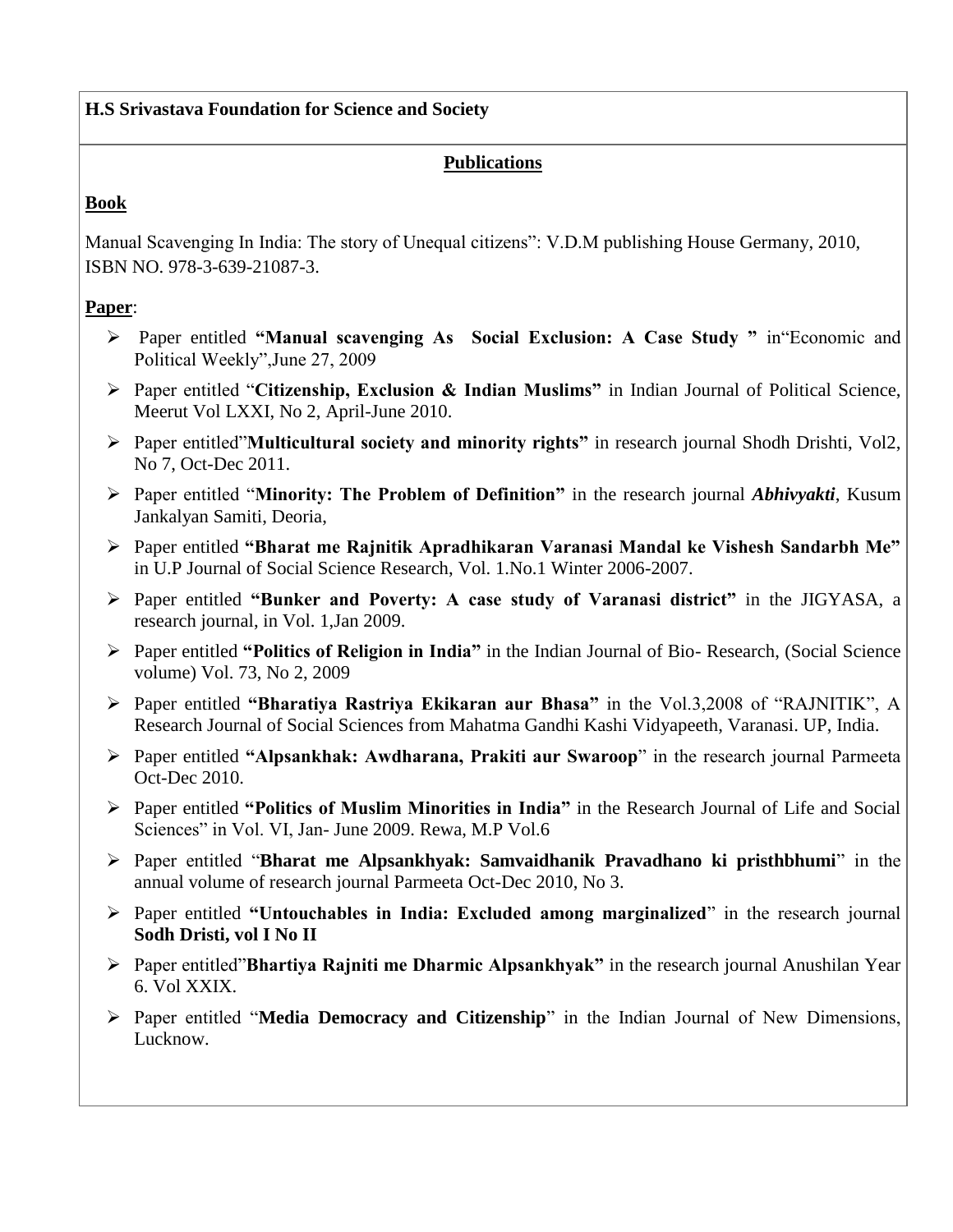#### **Workshop**

- $\triangleright$  Participated in two week Faculty Development program organized by faculty of Management Sciences, BHU Varanasi from 8/02/12-20/02/12.
- Participated in three day orientation course on "**Research and Methodology"** organized by Mahatma Gandhi Kashi Vidyapeeth, Varanasi, 8<sup>th-</sup> 10<sup>th</sup> November, 2006.
- Participated National Workshop on **"Unstructured Dialogue on Issues of Social Exclusion"** organized by Centre for Social Exclusion and Inclusive Policy, BHU, on 23<sup>rd</sup> -25<sup>th</sup> March 2009.
- Participated in International Workshop on **"Peace Education & Development: International Perspectives"**, organized jointly by MCPR, BHU & United States-India Educational foundation, New Delhi on 16-17<sup>th</sup> November, 2009
- Presented paper entitled **"Communal harmony and Equity: The Gandhian way**" in the international workshop on "Peace building in 21<sup>st</sup> Century: Gandhian Perspectives" organized by Malviya Centre For Peace Research BHU & Gandhi Smriti and Darshan Samit, New Delhi on 3<sup>rd</sup> -4<sup>th</sup> February 2010.
- Participated and presented paper entitled " **A comparative study of educational awareness among**  Hindu and muslim girls in Varanasi" in the 12<sup>th</sup> Orientation course in Women's Studies, organized by the Centre for Women's studies and Development, Faculty of Social Sciences, Banaras Hindu University, Varanasi on  $25<sup>th</sup>$  November-13<sup>th</sup> December 2011.

#### **Seminar organized**

 Organized a Two Day National seminar in capacity of *Organizing Secretary* on *" Decentralized Governance and Changing Paradox of Development in Rural Areas"* on 11-12 September, 2013,at Central University of Jharkhand, Ranchi

## **Paper presented in National & International Seminar/ Conferences**

- Presented a paper entitled "**Energy security: A new concern to Indian foreign policy**" in National seminar on "Recent trends in Indian foreign policy", organized by department of Political Science, B.H.U. Varanasi, U.P. held on 31<sup>st</sup> January- 1<sup>st</sup> February 2006
- Presented a paper entitled **"Evaluating Nepal's Integrated Development and Economic policy"** in International seminar on "Challenges of Democracy and Development in Nepal", organized by Centre for Nepal study, B.H.U. Varanasi held on  $18<sup>th</sup> - 19<sup>th</sup>$  December 2006.
- Presented a paper entitled **"Gandhism in 21st century",** Satyagraha Centenary International conference organized by J.N.U. held on  $13<sup>th</sup>$ -20<sup>th</sup> November 2007.
- Presented a paper entitled **"Countering Naxalism in Eastern U.P through Democratic Decentralization"** in National seminar on "Naxalism , Governance and Development", organized by Dept. of Political Science, B.H.U. held on  $12<sup>th</sup>$ -13<sup>th</sup> December 2007.
- Presented a paper entitled **"Underdevelopment as a cause of Social Injustice: A case study of Eastern U.P"** in National Seminar on "Contemporary Issues in Social justice: Indian context",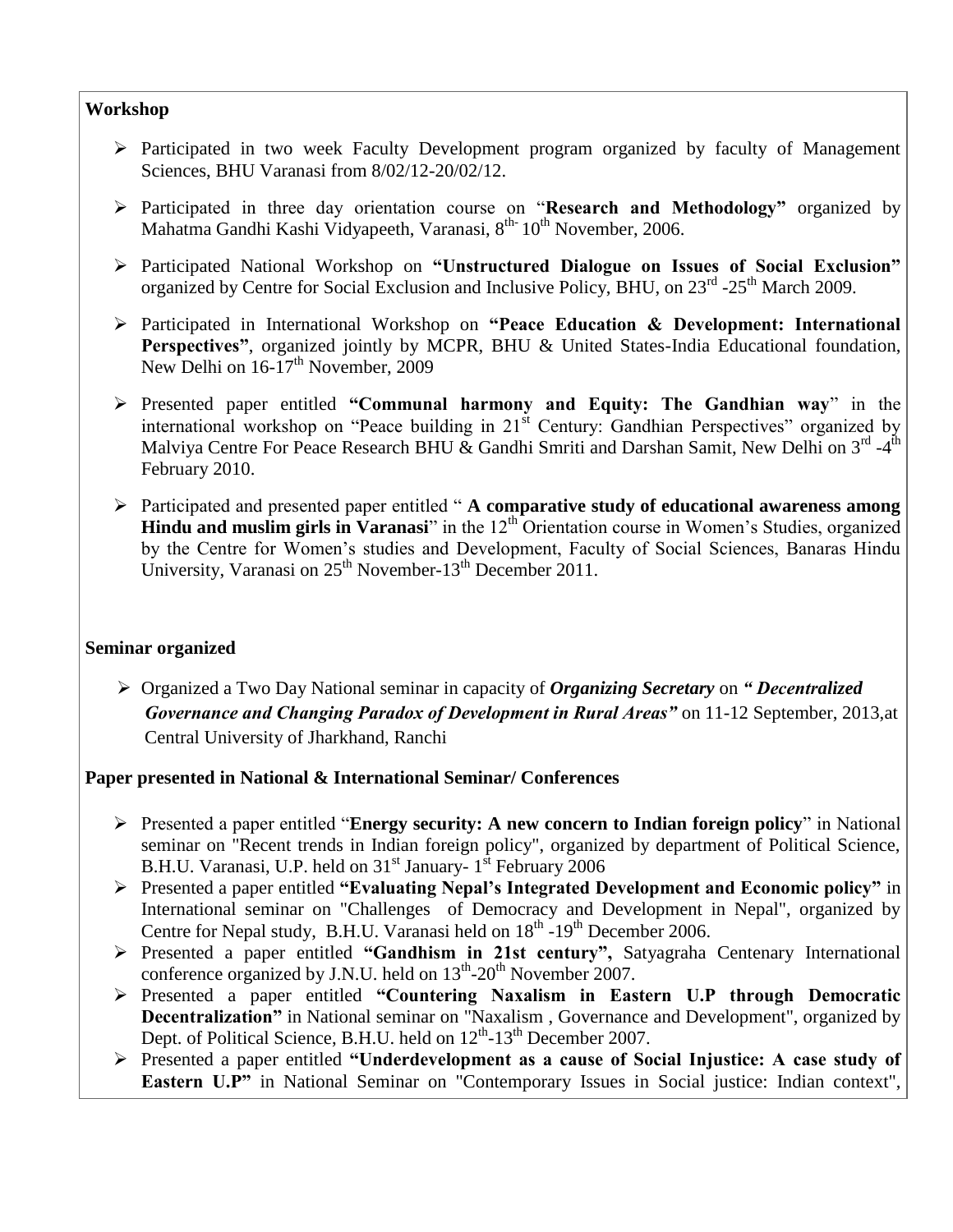Organized by Department of Political Science B.H.U on  $12^{th}$ -13<sup>th</sup> December 2008.

- Presented a paper entitled **"Bharat ke badalte pariwesh me Muslim mahilaon me Shiksha"**  National seminar on "Change. Progress and Globalization" organized by Department of Sociology B.H.U. Varanasi held on 7<sup>th</sup>-8<sup>th</sup> March 2008.
- ▶ Presented paper entitled "Countering HIV/AIDS in India: A need of time" 5<sup>th</sup> All India conference of IASSH organized by XIMB, Bhuneswar held on  $7<sup>th</sup>$ -9<sup>th</sup> April 2008.
- Participated in international Seminar on **"Civil Society in emerging Nepal**", Organized by Centre for Nepal study, B.H.U. Varanasi.
- Presented paper entitled **"Bunker and Poverty: A case study of Varanasi District"** in International Seminar on Eradicating Chronic Poverty: Challenges and Issues organized by School of Social Sciences, JNU on 1-3<sup>rd</sup>. Oct. 2008
- Presented Paper entitled **"Muslim minorities and Politics of Identity in India"** in International seminar on Politics of Identity: Alternative Visions and Formations from India organized by Department of Political Science, BHU on 9-10<sup>th</sup>January, 2009.
- Presented paper entitled **" Manual Scavenging as a form of Social Exclusion: A case study of Ghazipur District of Uttar Pradesh"** in the National seminar on the Socially Excluded People in India: Towards An Inclusive Socio-Economic Policy , organized by CSSE&IP of Gokhale Institute of Politics and Economics on 20-21<sup>st</sup> February 2009.
- Presented paper entitled **"Problem of Sanitation and Manual Scavenging in India: A Case Study of Ghazipur District"**, in the sixth international conference on Health, Equity and Human rights organized by IASSH and School of Social Sciences of Pondicherry University, Puducherry on 07<sup>th</sup>- $08<sup>th</sup>$  March 2009.
- Presented paper entitled **"Democratic Polity & Indian Muslims: Some Reflections from Varanasi District**" in the 13th Conference of NWISA on the theme Diversity, Democracy and Development: A focus on N-W India, Held at Deptt. Of Sociology, University of Kashmir on  $30<sup>th</sup>$  Sept-1<sup>st</sup> Oct, 2009.
- Presented paper entitled **"Citizenship, Exclusion & Indian Muslims" i**n the National Seminar on Understanding the problem of Socially Excluded People organized by CSSEIP of Gokhale Institute of Politics and Economics. On 6-7<sup>th</sup> January, 2010.
- Presented paper entitled" **Exclusion: Reasons and Implications, The case of Indian Muslims"** in International seminar on "Equality and Inclusiveness in contemporary discourses" organized by the Department of Political Science BHU on 28-29<sup>th</sup> January 2010.
- Presented paper entitled "**Communal Harmony and Equity: The Gandhian Way"** in the international workshop on 'Peacebuilding in 21<sup>st</sup> century: Gandhian Perspective' organized jointly by Malviya Centre of Peace Research, BHU and Gandhi Smiriti Darshan Samiti,New Delhi on February  $3^{\text{rd}} - 4^{\text{th}}$  2010.
- Presented paper entitled" **Capability deprivation as Exclusion: the Case of Indian Muslims"**in the seventh conference on Health, Poverty and Human Development organized by IASSH &CSSEIP, BHU on  $5\text{-}7^{\text{th}}$  March 2010.
- Presented paper entitled " **Media, Democracy and Citizenship**" in the national seminar on "media